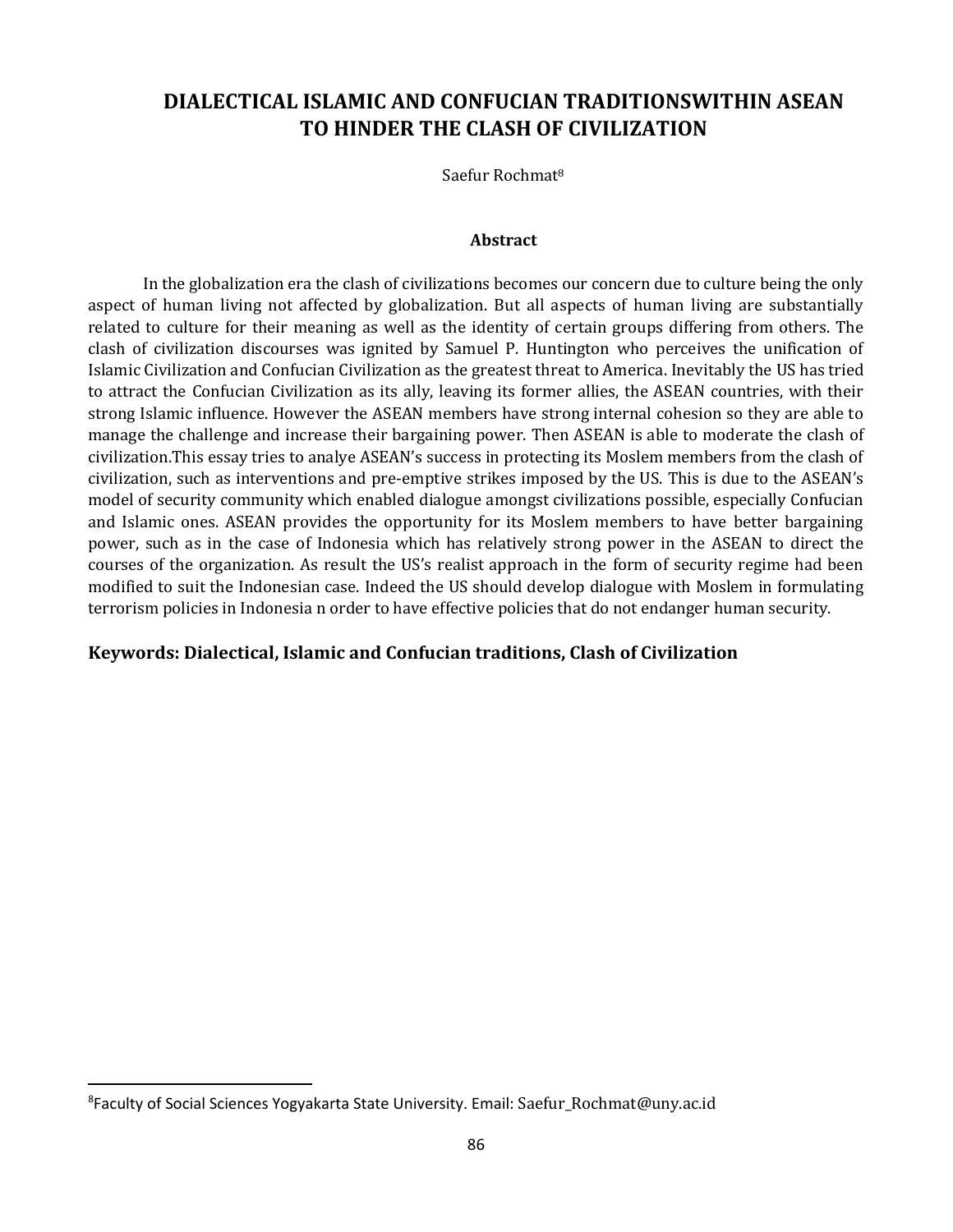#### **A. Introduction**

Terror is as old a phenomenon as the history of human beings. Terror as a means to frighten, threaten, do violence, attack or kill someone to create great fear is an inherent tactic for power struggles already known long before it was identified as terror or terrorism. This word of terror entered political vocabularies at the time of the French Revolution. In the early of 19th century and in the 20th century terror became a technique for revolution. For example, Stalin's regime in 1930s was often categorized as a terror regime. In the Cold War era, terror was related to the nuclear weapon threat (Hardiman, 2003: 10).

Terrorism falls into political violence, but it is not always political. Terrorism has a political dimension and consequently it tends to be defined subjectively. The following phrases explain the problem that one's person's terrorist is another's freedom fighter. That is why it is impossible to formulate an objective definition based on actor's identity or actor's reason but on the quality of the action. If it is based on the actor's identity it tends to be stigmatization; meanwhile based on actor's reason it tends to multiinterpretation. From the quality of the action we are able to measure it objectively. By doing so the connection between the casualty and the terrorists' target can be cut because the casualty whoever it is, is not a matter of interest for them. The casualty just represents the symbolical technique for their reasons. All terrorist actions manifest into violence actions or violence threats which are quite often accompanied by explicit demands. The terror is directed to those who are engaging in resistance and its aim is political and its execution is to have optimally public

attention. The actions are carried out systematically following the principles of political struggles (Hardiman, 2003: 11).

Based on scale of the action and its organization we can divide terrorism into national terrorism and international terrorism. The national terrorism limits its organization and its scale of action to certain territorial states. Meanwhile international terrorism has certain characteristics such as:

- a. It is directed at foreigners and foreign assets.
- b. It is to influence a foreign government's policies.
- c. It has global networking for preparing global revolution which will result in new world order (Hardiman, 2003: 12).

In the Cold War era, international terrorism was associated with the ideology of communism which pretends to change the new world order according to the doctrines of communism. Terrorists have tried to follow the revolutionary movement of the state model of the former USSR. They created the communist party, besides the Bolshevik model of the military cell to guard the revolution. The former USSR and then the People's Republic of China (PRC) tried to spread and support communism movements around the world. Walter Enders and Todd Sandler (2000: 307-8) argued that transnational terrorism has fallen significantly in the postcold war era due to reduced state sponsorship and the demise of many leftist groups.

After the ending of the Cold War, the Western Blocs, especially the USA tried to identify other subsequent threats for their own interest. They mistrust their former allies, theMoslems, who had fought against the former USSR in Afghanistan. Indeed both had reached agreement based on the fragile foundation of their shared enemy. As a result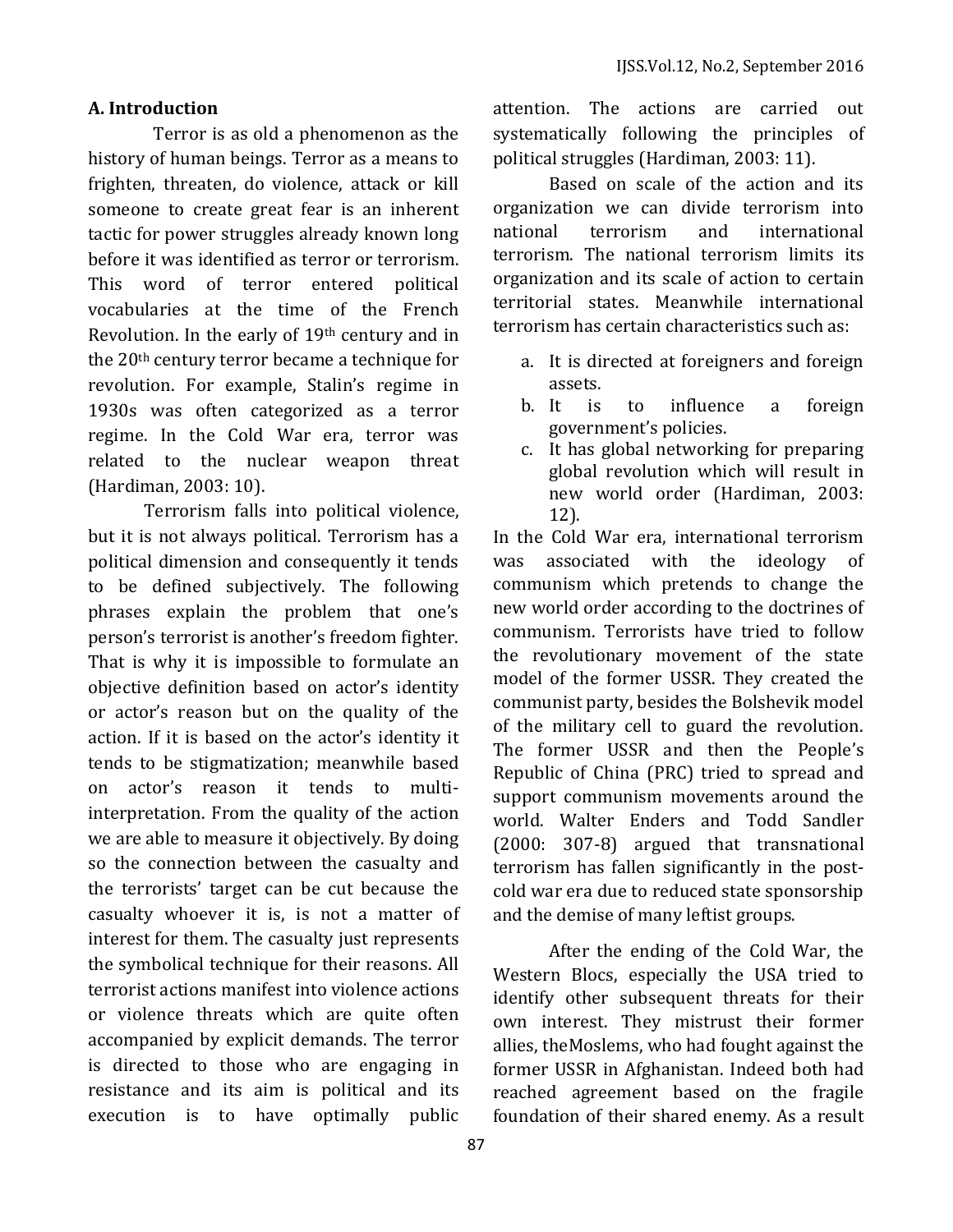they began to fight each other just after the enemy collapse of the USSR following the failure of both to develop constructive dialogues and find common interests for cooperation. Despite an imbalance of power the US feel threatened by the possession of weaponry by their Moslem former allies.

The above kind of alliance based on the realist approach is not strong enough to stop another clash of civilizations and it is just a matter of time. We have witnessed in modern history the failures of this kind of alliance between the former USSR and the Western Bloc, and between the Western Bloc, especially the US, and Islamic Civilization. We will witness problems the current US alliance with Confucian Civilization if both do not develop dialogue amongst civilizations considering that civilization is the only aspect of life not transformed into globalization.

This essay tries to analyse ASEAN's success in protecting its Moslem members from the clash of civilization, such as intervention and preemptive strikes imposed by the US. It is due to the ASEAN model of security community which makes dialogue amongst civilizations possible. ASEAN is very useful for its Moslem members to have better bargaining power such as in the case of Indonesia which also has strong power in the ASEAN to direct the courses of the organization. As result the US's realist approach of security regimes is modified to suit the Indonesian case. Indonesia tries to scrutinize the US war policies on international terrorism in order to have positive responses from other countries, especially Moslem countries.

## **B. US Global Politics and International Terrorism**

As the US believes that the economic globalization can not be separated from the political order or the guarantee of security as explained by Joseph S. Nye, Jr. (1995: 90), ex-Assistant Secretary of Defence for International Security Affairs who argued that power politics is still relevant in the post-Cold War era for international economic systems resting upon international political order. That is why the US wants to develop both economy and military powers. Despite the end of Cold War, it appears that the US wants to maintain its superpower position and consequently wants to develop its first class military technology. Michael Mastanduno (2003: 144) assesses its superpower status as a hegemony that is 'the ability to control important international outcomes; it is associated not just with material power but with social purposes'. He evaluates correctly that the US is playing a role of partial hegemony because by the ending of the Cold War the US, as the only superpower, is reluctantly involved in all matters of world affairs which do not suit well with its national interests.

However the US had difficulties in materializing its unilateral approach; besides its member allies do not want to support it, due to lack of ideological justification. Politically, the demise of Marxism-Leninism leaves the US without any powerful transnational ideological competition to social mobilization, willingness to bear high costs for strategic rivalry, and incentives for alliance between countries. Richard K Betts argues correctly that ideology is an element of power rather than just a matter of values and it can be used to justify US hegemonic roles. The only candidate to replace Marxism-Leninism as a competing global ideology is radical Islam (Betts, 1994: 42-43).

The September 11, 2001 terrorists' attack on the World Trade Centre in New York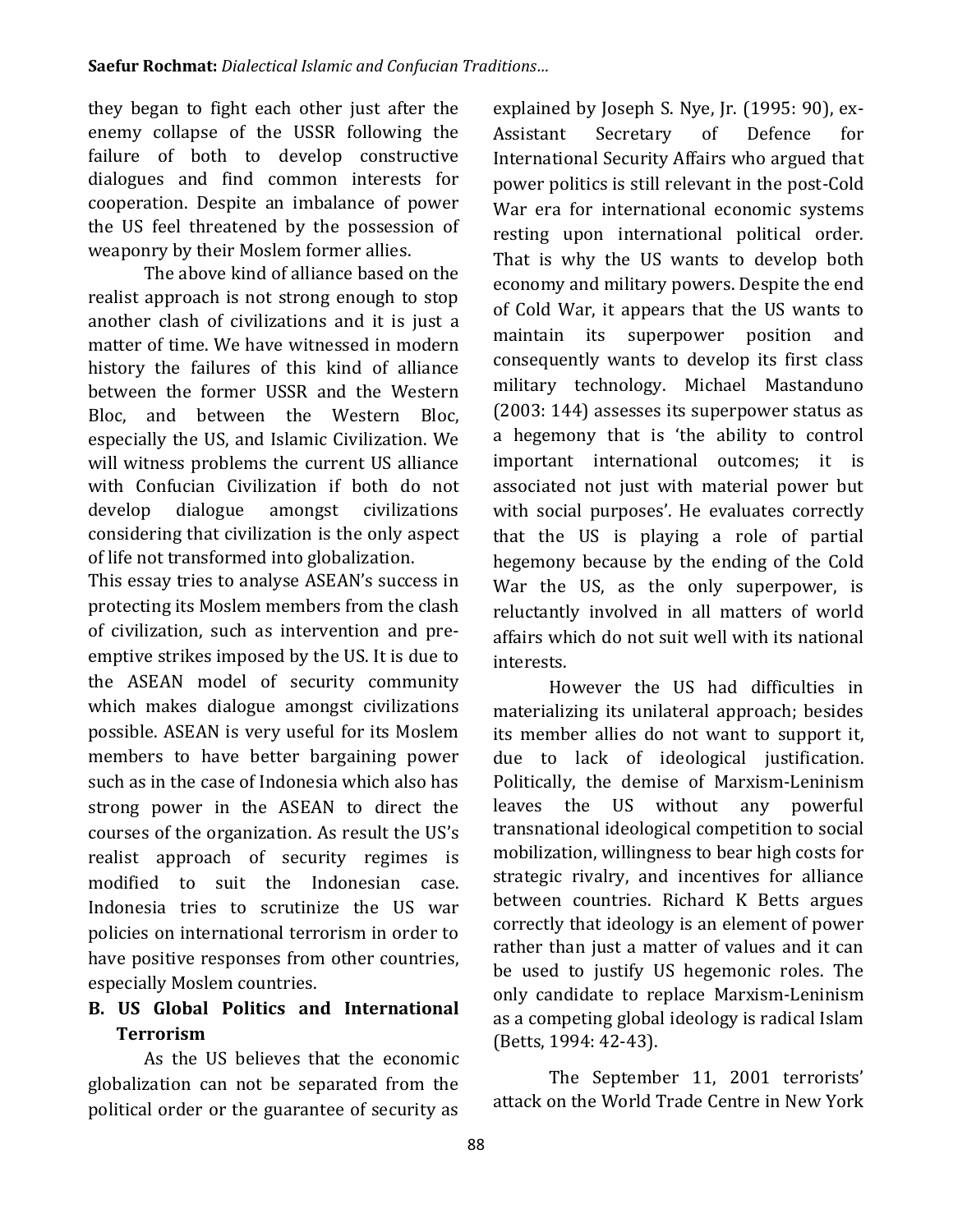and the Pentagon, Washington DC is the turning point in creating a common threat as the justification for US unilateralism. For first time since the dawn of the Cold War, a new grand strategy is taking shape in Washington. It was advanced by President Bush Jr., whose administration most directly as a response to terrorism, but it is also constitutes broader views about how the US should wield power and organize world order. Considering the US has tried to arrange this new system of unilateralism soon after the end of the Cold War, it can be seen the onset of the concept of human security. Although this concept is offered to the United Nations, we know that this concept can not be materialized without the help of the US. By adopting this concept the United Nations has justification to make humanitarian interventions into states which threaten human security. I agree with this concept but it should be applied very carefully for it risks more human security if the intervention causes intense conflict with the ruler, which of course has impact on society as a whole.

Furthermore the US's materialization of human security has political bias, using this concept to arrange a new world system order which will guarantee the US security or the US hegemonic role (Lone, 2004). Of course this one sided interpretation of human security endangers other parties and consequently endangers human security which should be materialized fairly without discriminating political ideas. This is the case in the US support for military regimes in Moslem countries to take over Islamic governments, such as in Sudan and Algeria. This discriminating policy costs human security in the Moslem countries and risks causing terrorism (Wright, 2004).

The US makes use of the September 11 terrorist attack to arrange a new inter-state relationship comparable to that of the Cold War era. However this newly created system is not a political bloc anymore but one system of national and global security to counter terrorist attacks, in which the US places itself as the head of this new world system. According to this new paradigm, the US is to be less bound to its partners and to global rules and institutions while it steps forward to play a more unilateral and anticipatory role in attacking terrorist threats using pre-emptive strikes and confronting rogue states seeking WMD. The US will use its unrivalled military power to manage the global order (Ikkebery, 2002: 324).

September 11 terrorist attack gives more justification for the US to intervene in other states, especially in the Moslem countries perceived to endanger the US's hegemonic role. The US makes inappropriate responses to pursue terrorists into other national jurisdictions and, further, tries to overthrow the regimes considered as the supporters of terrorist actions (Munir, 2003: 5). Afghanistan and Iraq have become casualties to the US assuming its role of hegemonic power. Further threats have been directed to other Islamic countries such as Syria and Iran, but these threats have not materialized because the US has been facing terrible responses from certain Iraqi people who do not want to deal with Americans.

The political stigma of terrorism is maintained by the US to create some instruments for countering political Islam. The most important instrument is law and its apparatus to deter subversive cells and to justify extra action by the governing regimes. Responses to terrorism have created a new kind of global political conflict and caused the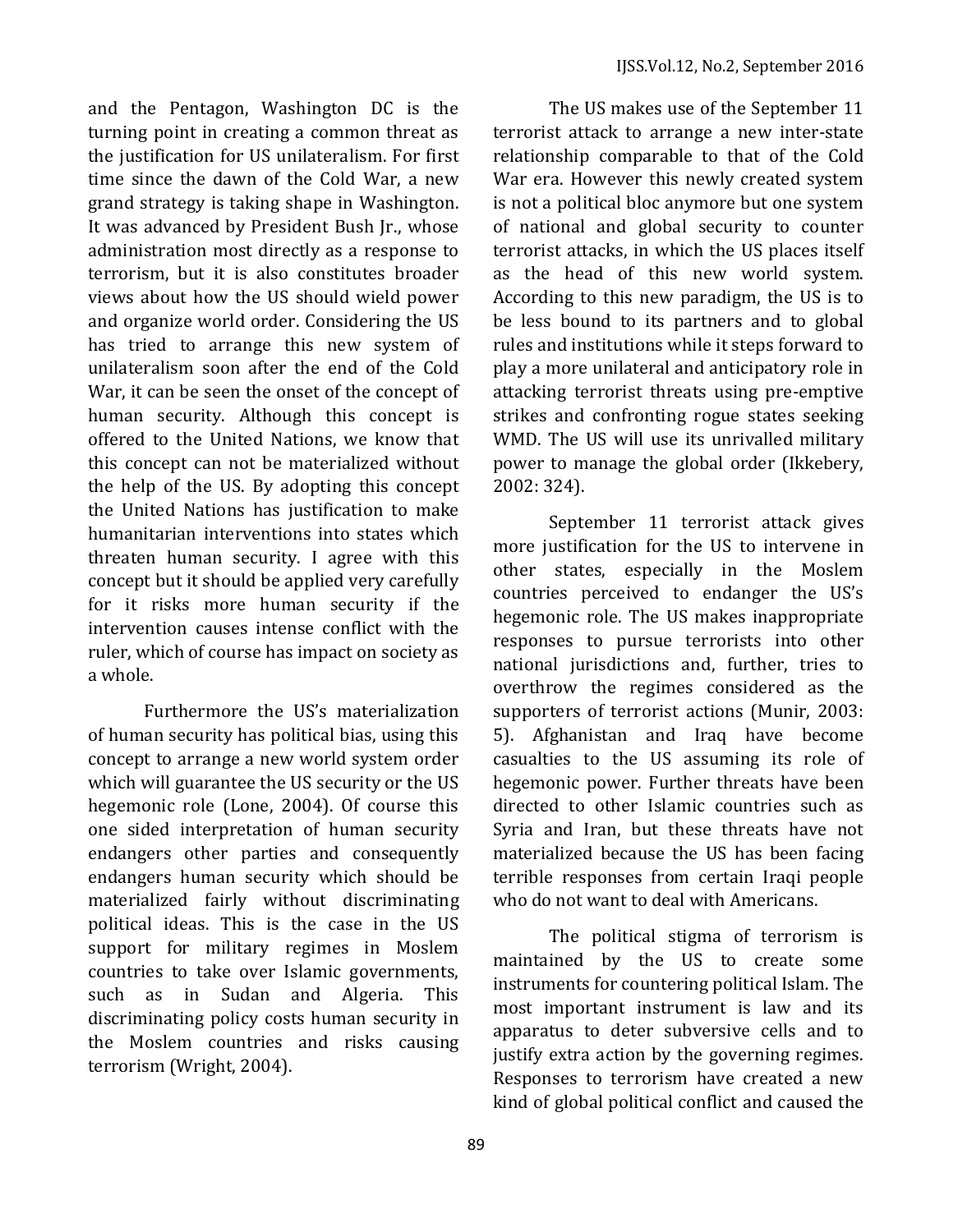restructuring phenomenon of national political systems in most countries. To pursue the US ambition to arrange a global security system has resulted in some wars as well as authoritarian regimes which all belittle world peace, besides the establishment of law regulations to limit civil liberties in most democratic regimes.

### **C. The US Clash of Civilization Policies toward ASEAN**

### 1. The Clash of Civilization

The demise of the USSR makes globalization develop more rapidly especially in terms of the economy (that is world economy) and politics (that is international nation state system), but it has not influenced culture or civilization. We have a world system in politics and economics but it is not a holistic world civilization. Furthermore unification of the world by means of technology has created a global structure which causes the shrinking of the globe, but it is not followed automatically by a monolithic world view within itself. For the above reasons Bassam Tibi (2000: 9) argues that globalization as structural achievement is not followed by the globalization of civilization.

It can be inferred that world peace can be obtained by accommodation amongst civilizations based on equality, respect for each other, and recognizing the existence of the other. It is better to offer equality amongst civilizations, as a model which is better than hegemony by anyone (Tibi, 2000: 5). This trend of thinking is a kind of postmodernism, that herewith views the world as a 'plurality of heterogeneous spaces and temporalities' and rejects the hegemony of modernity (Heller and Feher, 1988: 1).

Huntington replaces Islam as the enemy of the West, which might be true along with human history, but we should consider also the causes of the unrest and conflict between these civilizations. Both fight each other to pursue an ultimate claim of truth by negating each other. This tendency roots in their personal characteristics of God so that they often fail to reach compromises (Amstrong, 202: 264). Both develop personal religion as opposed to impersonal religion represented by Eastern Civilization. For them, God's personal actions can be manifested into man's actions so that man often acts in the name of the God. On the one hand this personal God has contributed to the Western civilization's formulation of liberal humanism, but on the other hand it creates big problems if God manifests into an idol serving our needs or as the projector of our personal images of limited needs, fears, and willing; and in the name of God people often act cruelly. Moreover, both have big potential conflicts due to their global mission so that they will compete with each other to serve their global mission (religion).

The clash of civilization has become our concern recently because civilization is the only aspect of human living not effected by globalization. Moreover all aspects of human living are substantially related to culture in order to have their meaning. Culture also has the function of being the identity of the group, which is different from the others (Ross, 1999: 42). It is not surprising that civilization is the last aspect of human life to be transformed into globalization because civilization is the core of all aspects of human being. Indeed it is difficult to see the domain of culture becoming the main factor of radical development or revolution because culture itself is multifaceted, has no single appearance of it. Instead, the culture becomes a framework for such radical development of revolution.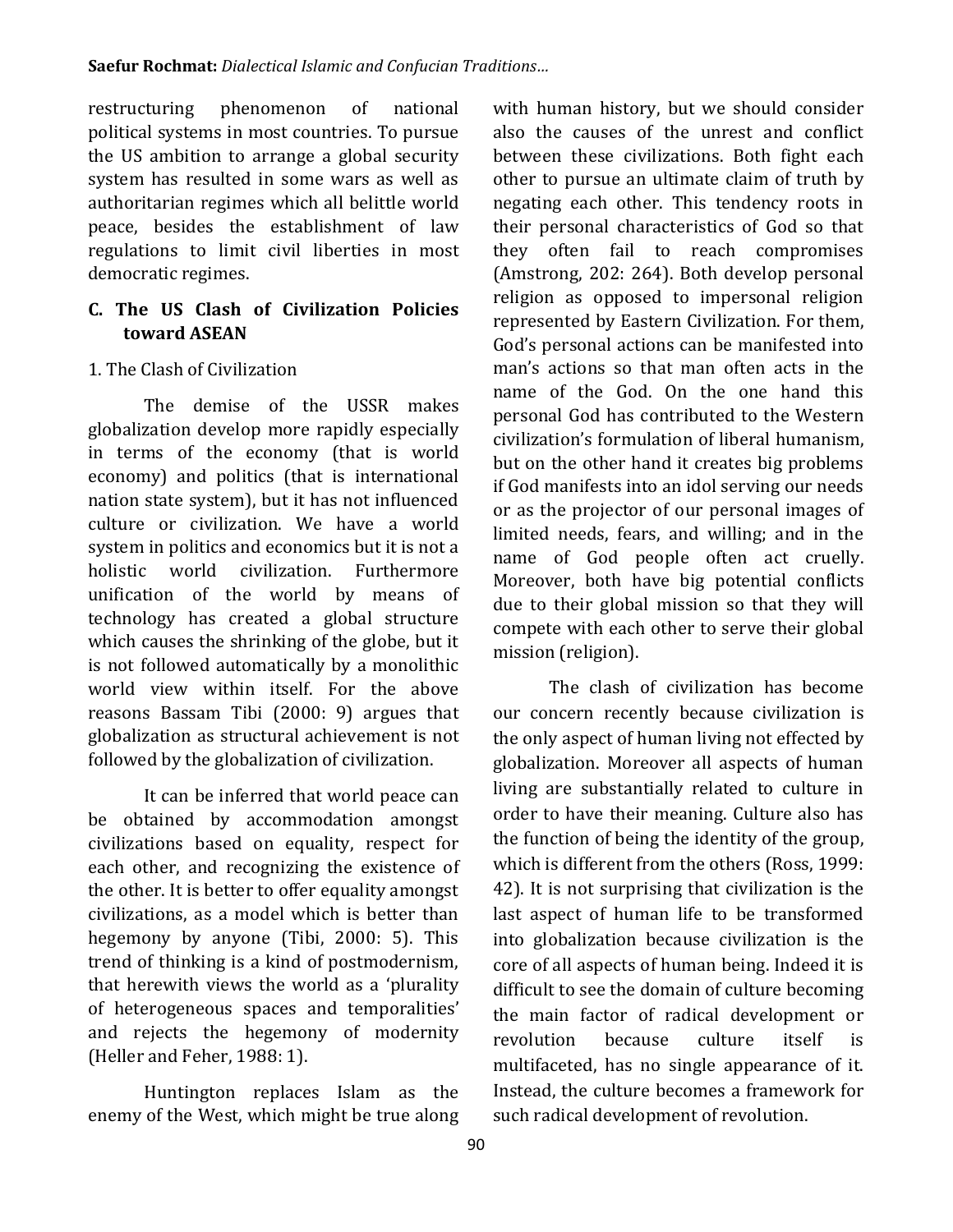It is not appropriate to view Islam as the enemy because the latter is not ideology in modern terms, like communism, which has a means to encourage revolution. Like other religion, Islam can be seen from multidimensions such as politics and culture. Most Moslems perceive Islam as civilization which, within itself, develops some culture representing an Islamic worldview.

## **2. The US belittles the ASEAN and favours China**

Samuel P. Huntington (1997: 185) in his provocative book of The Clash of Civilization and Remarking the World Order analyzes the changing of world politics. Considering the ending of the Cold War, Huntington evaluates that the greatest danger for America is the unification of Islamic Civilization and Confucian Civilization. Consequently the US should try to attract the Confucian Civilization into being its ally and leave its former allies, the ASEAN countries, with their strong Islamic influence.

**Table 1. Population of Moslem in Southeast Asia (2000-01)**

| ν.                   |            |             |                |
|----------------------|------------|-------------|----------------|
| Country              | Population | Pop. Growth | Moslem         |
| Moslem pop.<br>share |            |             |                |
|                      | (mil.)     | rate $(\%)$ | of pop. $(\%)$ |
| (mil.)               |            |             |                |
| <b>Brunei</b>        | 0.3        | 2.4         | 67             |
| 0.2                  |            |             |                |
| Indonesia            | 210.4      | 1.6         | 87             |
| 183.0                |            |             |                |
| Malaysia             | 23.3       | 2.4         | 53             |
| 12.3                 |            |             |                |
| Philippines          | 75.6       | 1.9         | 5              |
| 3.8                  |            |             |                |
| Singapore            | 4.0        | 1.7         | 16             |
| 0.6                  |            |             |                |
| Thailand             | 60.7       | 0.8         | 4              |
| 2.4                  |            |             |                |

Source: R.W. Hefner *Islam and Asian Security*, p. 374. The above table shows that Moslems constitute the majority of the population in

the original ASEAN members (202.3 of the total population), and Islam has strong followers amongst the non-Moslem ASEAN members, constituting the majority in some of their provinces. On the other hand, Islamic countries are pluralistic societies with relatively strong influence from the Confucian tradition. Non-Moslems consist of 87%, 67% and 53% in Indonesia, Brunei and Malaysia respectively, although Malaysia and Brunei formally apply modern Islamic states, while Indonesia as the largest Moslem country in the world, is assumed to be neither an Islamic nor secular state. The above sociogeographical figures show that the Islamic and Confucian traditions live together in peace in Southeast Asia.

Inevitably the US is developing closer ties with China and may be recently values as less important its relationship with the ASEAN countries, considering a half of the ASEAN people are Moslems who are a majority in Indonesia, Malaysia and Brunei. Actually the US policy towards Islam is not an overarching goal and its fundamental reason is economical. As the developed country, the USA wants to seek the cheapest labor and the USA, of course, finds this in China (Edgington, 2004b: 3). China becomes more attractive due to its large market compared with ASEAN which consists of just only one-third of this. Moreover China has better educated people than ASEAN as the driving forces for the development of modern industries.

Third, it is culturally easier to reach an agreement with the Confucian Civilization than the Islamic Civilization. The Western Civilization based on the Christian tradition had long histories of fighting the Islamic civilization in the Crusades, apart from the fact that both came from the same root of the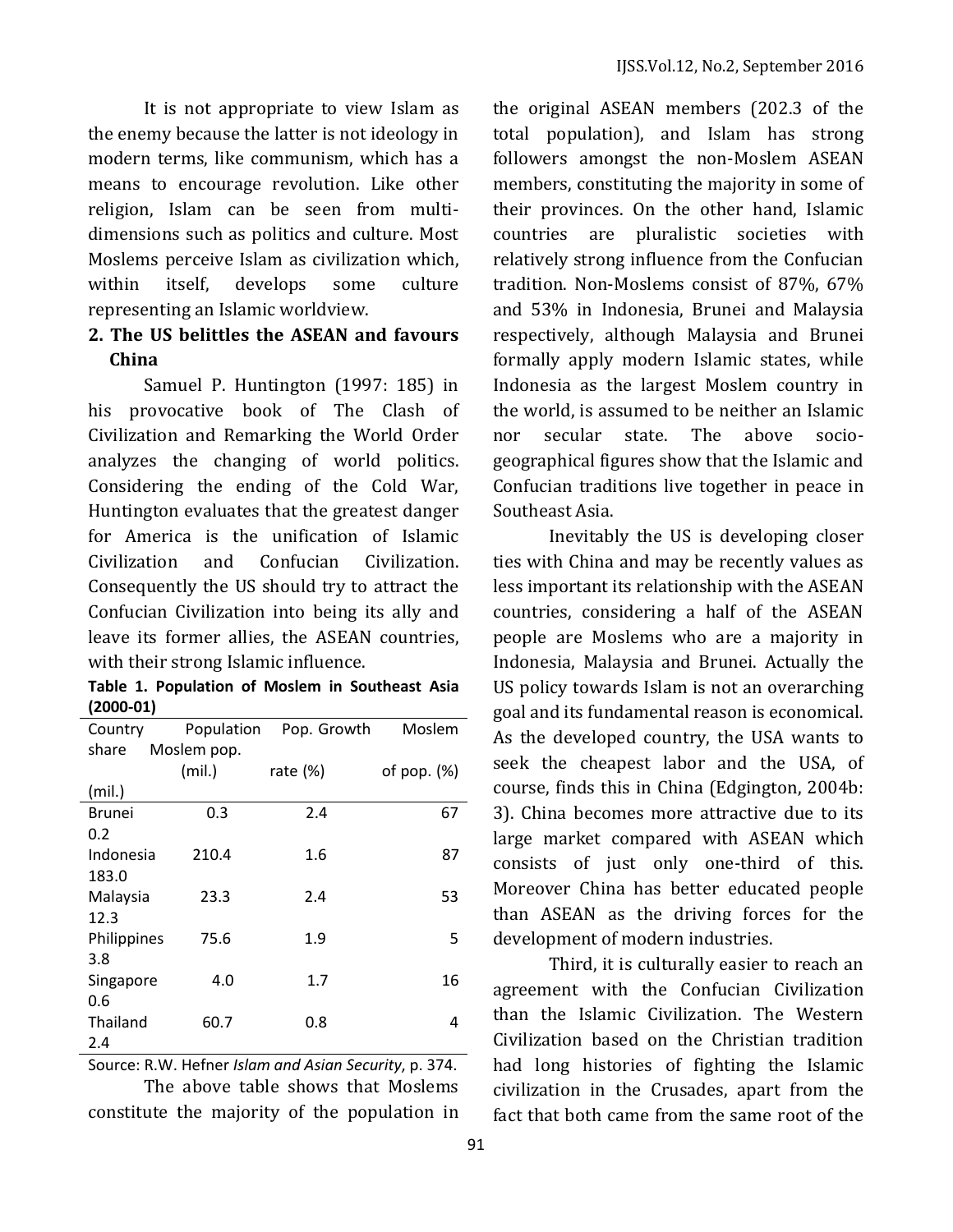Semite tradition. However, the theological claims to truth fostered them as members of the the same family fighting each other for inheritance, instead of cooperating amongst themselves for the common benefit in the future. Ironically the shared personal character of the religion causes them difficulties in cooperation because this personal character often does not tolerate others claiming the truth of religion; on the contrary, they compete with each other in serving their global mission. That is why it is easy for the USA to cooperate with Confucian Civilization because the latter has, differently, an impersonal character which tolerates and absorbs other civilizations (Amstrong, 2002: 264).

The USA has been developing its relationship with China since the introduction of Ping Pong Diplomacy in 1971, and then in 1979 the US tied a formal diplomatic relationship with China. Having experienced a limited long relationship with China, the US was able to make a decisive decision after the ending of the Cold War in 1989. The US Clinton administration, then, changed its foreign policy to the region by developing a closer relationship with China than that of Japan as its major ally in the region.

However, the US changing policy toward Japan is a more economical and long term policy. The US wanted to develop its economic power in China because the former was frustrated in having a trade relationship with Japan because of non-tariff barriers, besides its insistence on Japan's need to pay more of the shared security burden as the result of Japan's economic recovery. After these US short term objectives concluded, both countries managed to build a strong alliance because they shared common interest in global security which will guarantee the US's superpower position. Its strong alliance with Japan is very useful to deter the rising power of China.

There were three developments which caused the relationship between the ASEAN and the USA to worsen. The first was in the mid-1990s when the US promoted the agenda of trade liberalization within APEC, but the U.S.A., then, promoted the North American Free Trade Agreement (NAFTA) and the Free Trade Area of the Americas (FTAA) outside APEC, which were perceived to create trade and investment diversions from Asia. The USA took this policy due to the rise of regionalism in Europe which established the European Union (EU). The second was at the time of the Asian financial crisis: the USA and International Monetary Fund (IMF), its tool of international economic policy, exacerbated the hardship of the countries hit by the crisis, besides the fact that the US hedge funds substantially profited from the massive selling of Asian currencies. Last but not least came in the wake of the terrorist attacks on September 11, 2001 which caused the US to pay little attention to the ASEAN economies, besides the US inclination towards unilateralism –not just in the field of security but also in such policy areas as trade or environment (Munakata, 2003: 9-10).

### **D. ASEAN's Bargaining Power**

1. ASEAN's Efforts for Bargaining Power

Although both the US and ASEAN have changed their attitudes toward communism since the end of the Cold War, but substantially both have a different approach to it. The US bases its foreign policy on the realist belief that within 50 years China's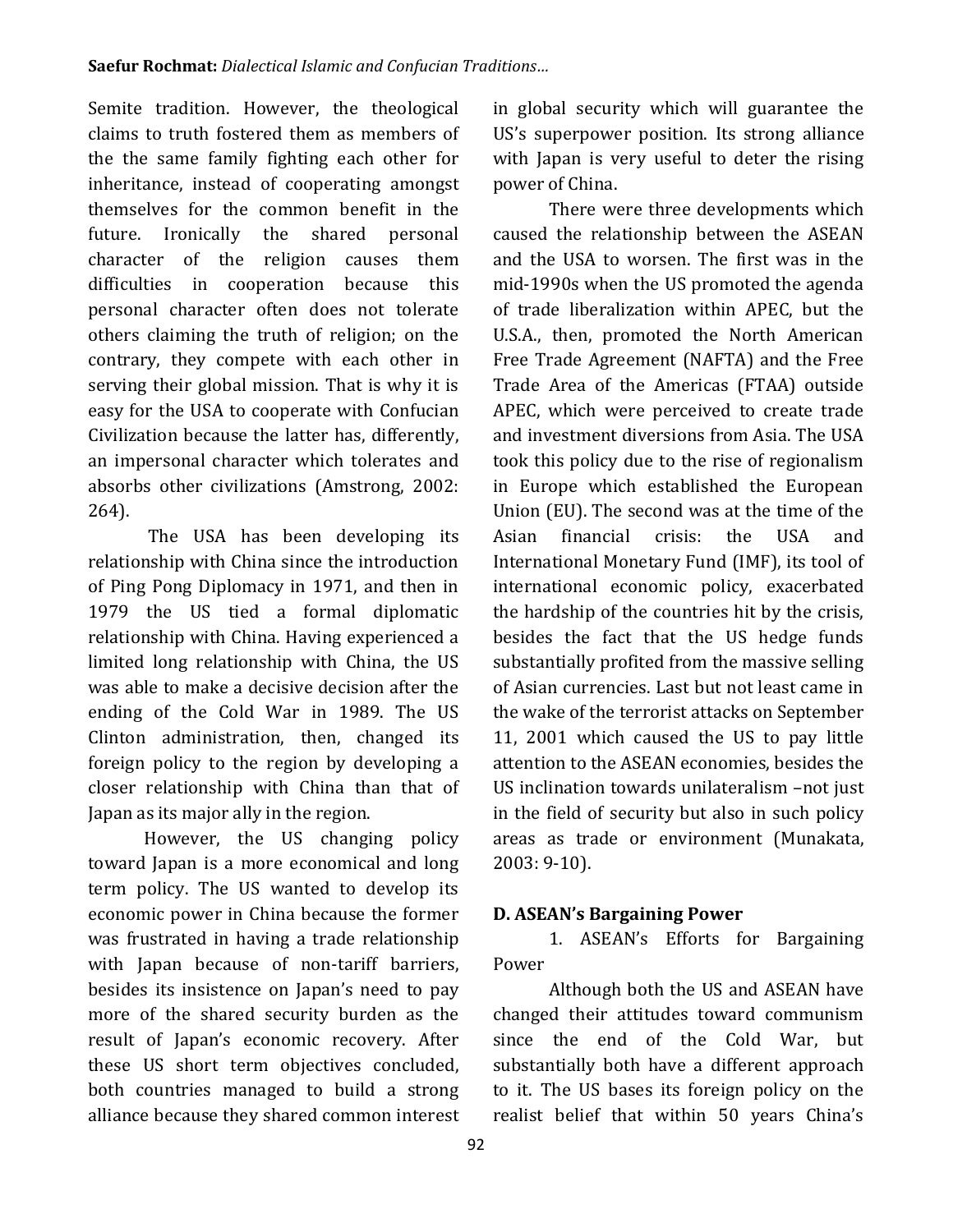military forces will not become a threat to the US. Based on this stand President Clinton tied the close relationship with China as one of the US strategies towards Japan which, in the view of the US, was not playing fair in their relationship, both politically and economically. Recently after Japan revised its attitudes toward the US, both developed a close relationship, as far as in security matters, to develop technology which will guarantee the US hegemonic power.

The US policy towards ASEAN is based on the security regimes approach which is defined as 'sets of implicit or explicit principles, norms, rules, and decision-making procedures around which actors' expectations converge'(Krahmann, 2003: 7). Security regimes foster stability because states value peace and cooperation despite the fact that their legitimacy becomes disputable concerning the US tendency to maximize its hegemonic power unilaterally. Considerably some call it the US incomplete hegemony for its lack of concern toward world affairs outside its national interests and for ignoring persuasive approaches to solve the problem.

Meanwhile ASEAN attitudes toward communism are based on the security community approach, and the ASEAN countries have experienced living together peacefully despite their prevailing different political systems. A pluralistic security community is defined as a region of states whose people maintain dependable expectations of peaceful change. Security communities are facilitated by three factors which build upon one another: (1) precipitating conditions, such as changes in technology, demography, economics, the new interpretation of social relations and external threats; (2) factors conducive to mutual trust

93

and the development of a collective identity, such as transactions, organizations and social learning; and (3) necessary conditions, such as mutual trust and a collective identity (Krahmann, 2003: 8).

On other hand ASEAN tries to manage itself to counter undesired impacts from the development of the relationship between the US and China. The ASEAN members have a strong identity so that they are able to manage the challenge. ASEAN has functioned well in: (1) alleviation of regional conflict within Southeast Asia; (2) economic cooperation by fostering intra-ASEAN trade; (3) a common foreign policy with external countries; (4) cooperative defence arrangements (Edgington, 2004a: 2).

For mediating the impacts of the US clash of civilizations, ASEAN has introduced some strategies as follows. The first was to enlarge its membership to other Southeast Asian countries which were previously subordinated either to former USSR or China namely Vietnam, Cambodia, and Laos. In the view of ASEAN, these states may create instability in the region if their economic development lags behind by diverting their internal decline into external power seeking because it is impossible for them to invade China (Shambaugh, 1994: 44). From an economic point of view, having received new members will enlarge the ASEAN market. On other hand, these states also want to join with ASEAN although they have been developing good ties with China because they just do not want to be dependent on the regional power of China; besides some of them have border conflicts with the regional power.

The second was to introduce the ASEAN Free Trade Agreement (AFTA) in 1991 in order to create the ASEAN Economic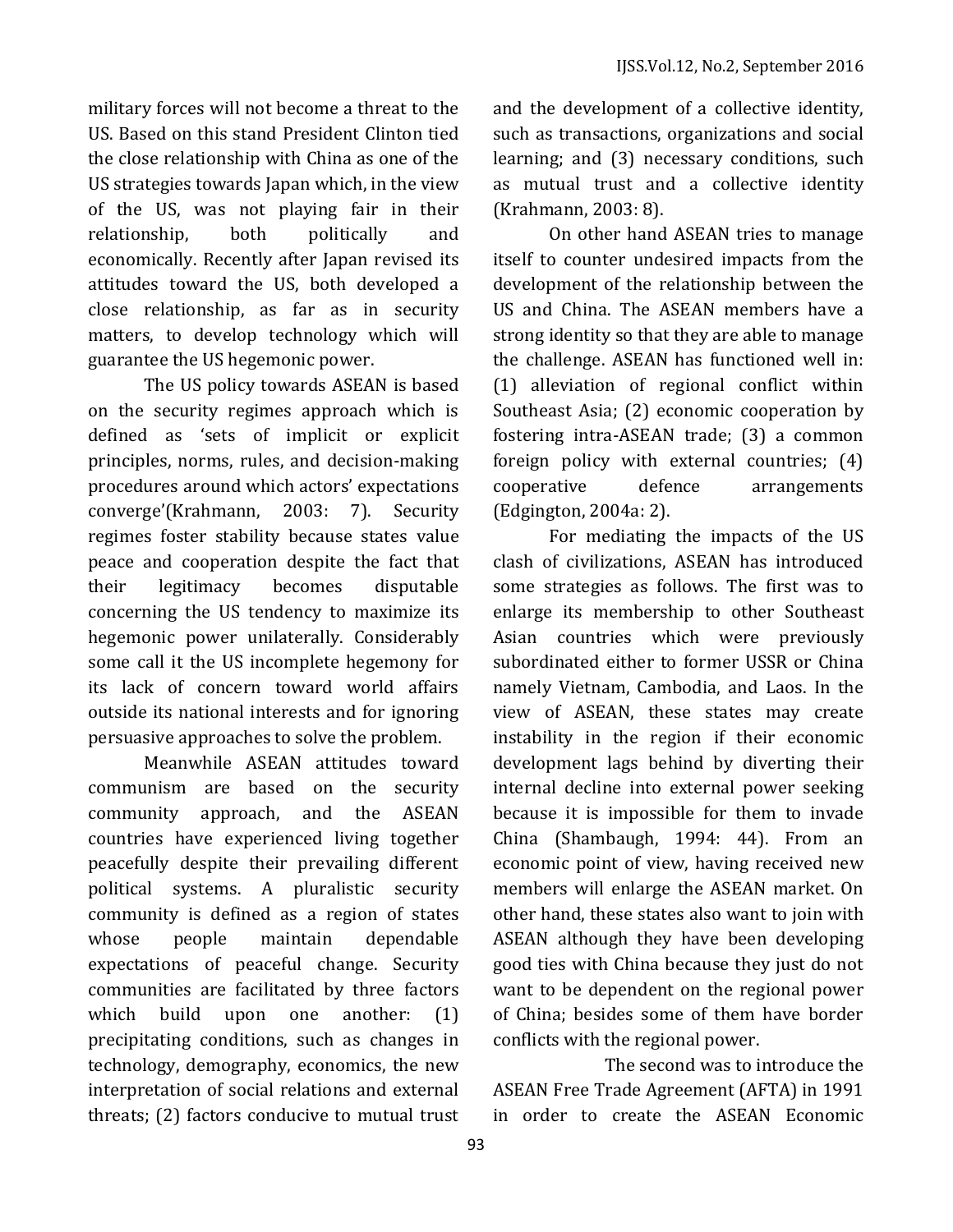Community (AEC) in 2010 as a further step of ASEAN's joint production (Edgington, 2004a: 3), although some argue that the introduction of AFTA was due to the growing threat of regional arrangements in the rest of the world, such as NAFTA and the EU (Edgington, 2004c: 7). By doing so the ASEAN will be able to compete with China and the US and at the same time it becomes a way to increase its bargaining power. ASEAN knows well that amongst major powers in the region are different, if not conflicting, ideas about the security issues, so that it tries to materialize its role in the regional political power by managing its own power and playing the roles as mediator amongst the major regional powers.

Soon after its introduction of AFTA, in 1994 ASEAN established the ASEAN Regional Forum (ARF) which has become the principal forum for security in Asia. It draws together 23 countries which have a bearing on the security of the Asia Pacific region (Simon, 2002: 9). Another bargaining power was obtained in 1997 when PM Mahathir Muhammad held the ASEAN-China meeting (The ASEAN+1). This meeting encouraged Japan to join based on its perception that ASEAN is the most important partner to play with in regional power because Japan did not want China to assume the leadership of the regional power. Consequently, still in the same year, ASEAN+3 (China, Japan, and South Korea) was established (Naber, 2003: 120).

### **2. China is approaching ASEAN**

In contrast to the U.S., China paid more attention towards ASEAN due to its proximity such that the instability in ASEAN could influence the stability in China. Moreover China has also political reasons to tie agreements with ASEAN for the purpose of bringing added security as counter strategy to its relationship with the stronger power of the US which may cause hazard impacts to its sovereignty and core national interests (Naber, 2003: 45-47). China views ASEAN as geopolitically very important to pursue its ambition to be regional power, so that China becomes sensitive to the fact that its economic development was at the cost of ASEAN which previously enjoyed the US's economic support.

China took careful steps to tie up a closer relationship with ASEAN so that it was very often that the initiatives were at first introduced by its counterparts in ASEAN. I think it is due to its political culture and national historical experiences which constitute the larger milieu in which a nation's specific security calculations are made. That is why it is very important to know about these matters in the case of China for assessing the nature of the rising power of China as a threat or not to the security of ASEAN. China's most urgent concern is national security because it is difficult to feed its large population and to run the country. China is most concerned to develop its economy because it perceives strong power as outgrowth of a strong economy. China's leaders take first into account its national security, and its regional roles develop in parallel with the level of its economic growth (Banlaoi, 2003: 98).

For that purpose China tries to develop its bilateral relationship with each member of the ASEAN. China was very sceptical of the multilateral approach, such as ASEAN and ARF (The ASEAN Regional Forum), because its influence will be less sound. Just after China is able to build a good relationship with each separate member of the ASEAN, the former feels reluctant to join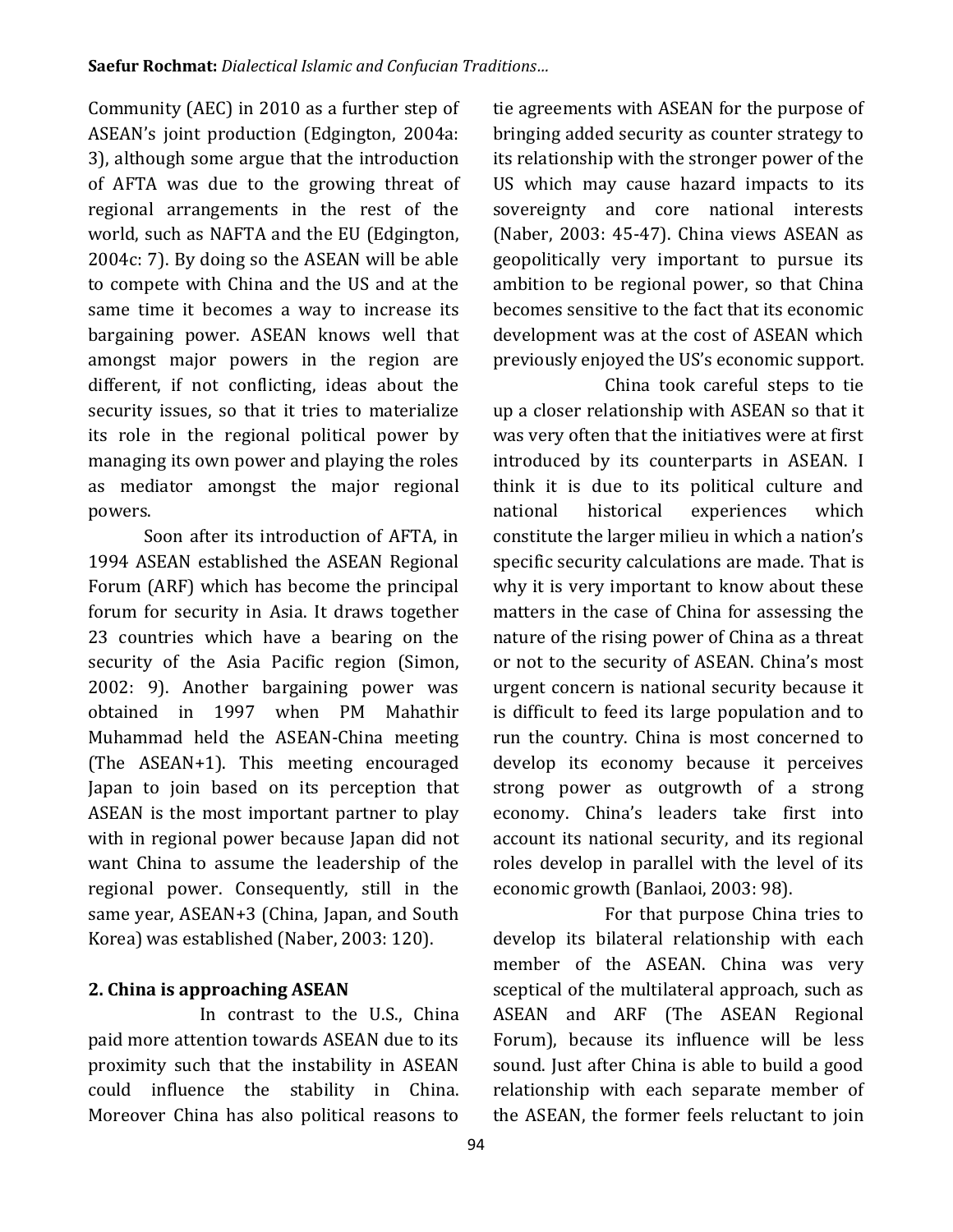into multilateral institutions such as the ASEAN and ARF. Both China and the members of ASEAN have reached agreement of the Treaty of Conduct to solve the problems.

China has been developing close ties with previous members of the communist bloc, namely Laos, Vietnam, and Cambodia, besides Singapore and Malaysia, many of whose citizens are overseas Chinese people. The relationship between the ASEAN and China has developed very fast, especially after the Asian crisis starting from 1997, following China's commitment not to devaluate its currency.

Furthermore following its economic growth, China has become more active to promote economic regionalism through its proposal to ASEAN in November 2000 to create ASEAN-China FTA. This trend is evidence of China's ability to challenge dependency theory by developing the concept of Greater China which develops economic ties between Taiwan, Hong Kong and mainland China despite political differences (Edgington, 2004d: 1). Of course, it is due to China's success in opening market policy which benefits its ASEAN neighbours. In October 2001, China and ASEAN completed the joint feasibility study for an FTA, and in November 2001, both agreed to establish an ASEAN-China FTA within ten years (Krawitz, 2002: 2). In November 2002, the Framework Agreement on ASEAN-China Economic Cooperation (ACEC) was signed that would establish a free trade area by 2010 for the older ASEAN members and 2015 for the newer members. In order for this FTA to sound more attractive to the ASEAN, in October 2003, beginning with Thailand, China started to implement the so-called early harvest measures to eliminate tariffs on some fruits and vegetables. Last but not least, PM Zhu Rongji proposed five tasks for the ASEAN Plus Three countries to implement and six points for Sino-ASEAN cooperation (Thayer, 2002: 6-7).

## **E. Bargaining Power ASEAN Member of Indonesia**

I would like to scrutinize this clash of civilization in order to measure the scale and the extent of it. Political Islam might be viewed by the West as an enemy in spite of its minority adherents, however it is very dangerous to overwhelm its threat and consequently result in unwisely supporting military regimes, such as the cases in Sudan and Algeria, just to prevent political Islam from gaining power in Moslems countries, although it is done by election as a means of democratic processes. It, of course, endangers human security and peace and might be also the cause of terrorists.

We can undermine political Islam because it is not monolithic. Furthermore it does not constitute military forces which should be faced by arms forces. It is a political issue which should be deterred by counter issues. Political Islam also does not have a model state such as the USSR's perceived role at the Cold War era. If we consider Pan-Islamism as a political agenda, then which state will support this utopia? 'Islamic states' such as Saudi Arabia and Kuwait do not want to give financial aids to this movement because it might create instability for them. 'Islamic states' in the Middle East give financial aids to other Moslem countries or to Moslem minorities in a certain state primarily based on religious purposes. Similarly they promote fundamentalism, just like Christian fundamentalism in America in the 19th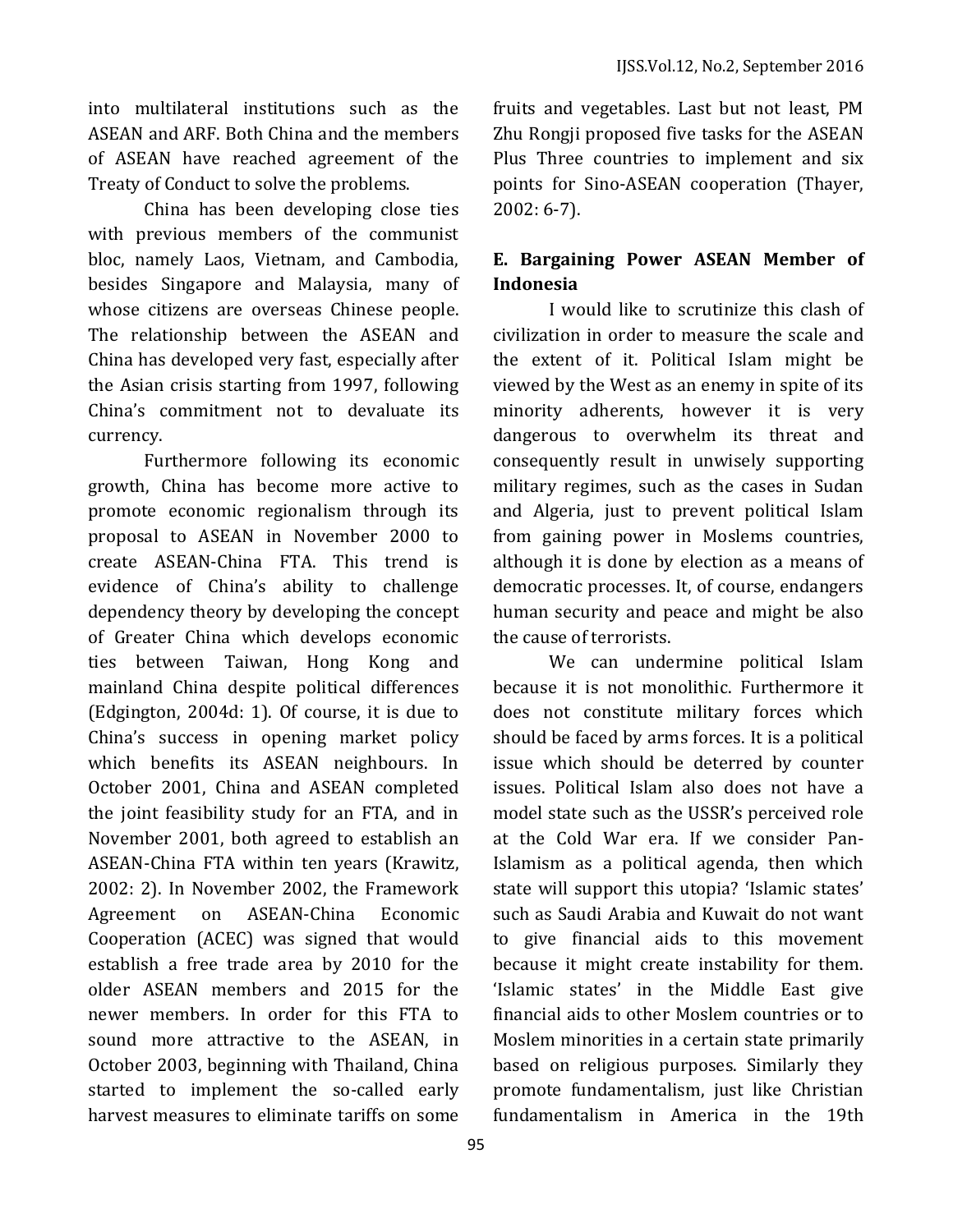century, with its some negative characteristics. The most clear feature of Islamic fundamentalism is to apply Shari'a (Islamic laws). Shari'a does not need an Islamic government regime such as perceived by Zachary Abuza (2003: 322) Shari'a can be applied at different levels namely personal, social, or in autonomous groups such as in the case of the Indonesian government's offer to the separatist movement in Aceh. Fundamentalist movements can be divided into non-political fundamentalists and political fundamentalists. Political fundamentalists pretend to apply Shari'a at different levels up to state level. We tolerate political fundamentalists as long as they pursue their goals by means of democratic ways. We should deter political fundamentalists manifesting into Pan-Islamic movements such as done by Al-Qaeda and Jamaah Islamiyah.

Mostly, Islam in Indonesia is tolerance, moderation, and pluralism, and most Moslems support the secular state of the Republic of Indonesia. This mainstream Islam is supported by the two biggest Islamic organizations of Muhammadiyah and Nahdlatul Ulama (NU). Both represent themselves as civil society, although they have a political interest in making sure that Indonesia is ruled by regulations which do not contradict the principles of Islamic doctrines. They do not want to implement Islamic law (Shari'a) formally.

Zachary Abuza (2003: 322) argues that only a small minority advocates the establishment of Islamic regimes governed by shariah (Islamic law) and their political activities are mainly focused on their own domestic agenda, not as an international threat. It is misleading to judge Shari'a mentioned above, we are really to focus our biggest worry on pan-Islamism. This category is useful for noticing the differences between religious fundamentalism (Salafism) and political fundamentalism (pan-Islamism). Research done by Sidney Jones (2003) of the International Crisis Group, claimed as the first comprehensive analysis of Salafism, concludes that the Salafism movements characterized by a puritanical form of Islam, often identified with Saudi funding, do not have any relationship with terrorism activities. Furthermore she says that if there is any tendency toward violence on the part of the religious activists, it is rooted in the ambition to dictate, control and correct individual behaviour, and takes the form of punitive actions against individuals or groups regarded as `bad Muslims` (Jones, 2003: 1). Based on Sidney Jones's finding, the US

(Islamic law) as monolithic. As I have

should notice this division of groups to hinder counter responses from some Moslem groups in Indonesia. It is not appropriate to stop all the flow of financial aids from Middle East because these aids are very useful to develop human resources. By doing so it will disseminate the birth of radical Moslems who are worried about Moslems' converting into Christianity as a result of the US allows the inflow of donations by Christian missionaries.

The US's efforts to register into United Nation's lists of terrorism groups all the Islamic organizations or foundations which receive financial aids from Middle East is objected by most Indonesian. These Islamic organizations do not have any relationship with terrorism activities. For example, Haramain foundation headed by Dr. Hidayat Nur Wahid, head of MPR (People's Supreme Consultative Council). It is also the case of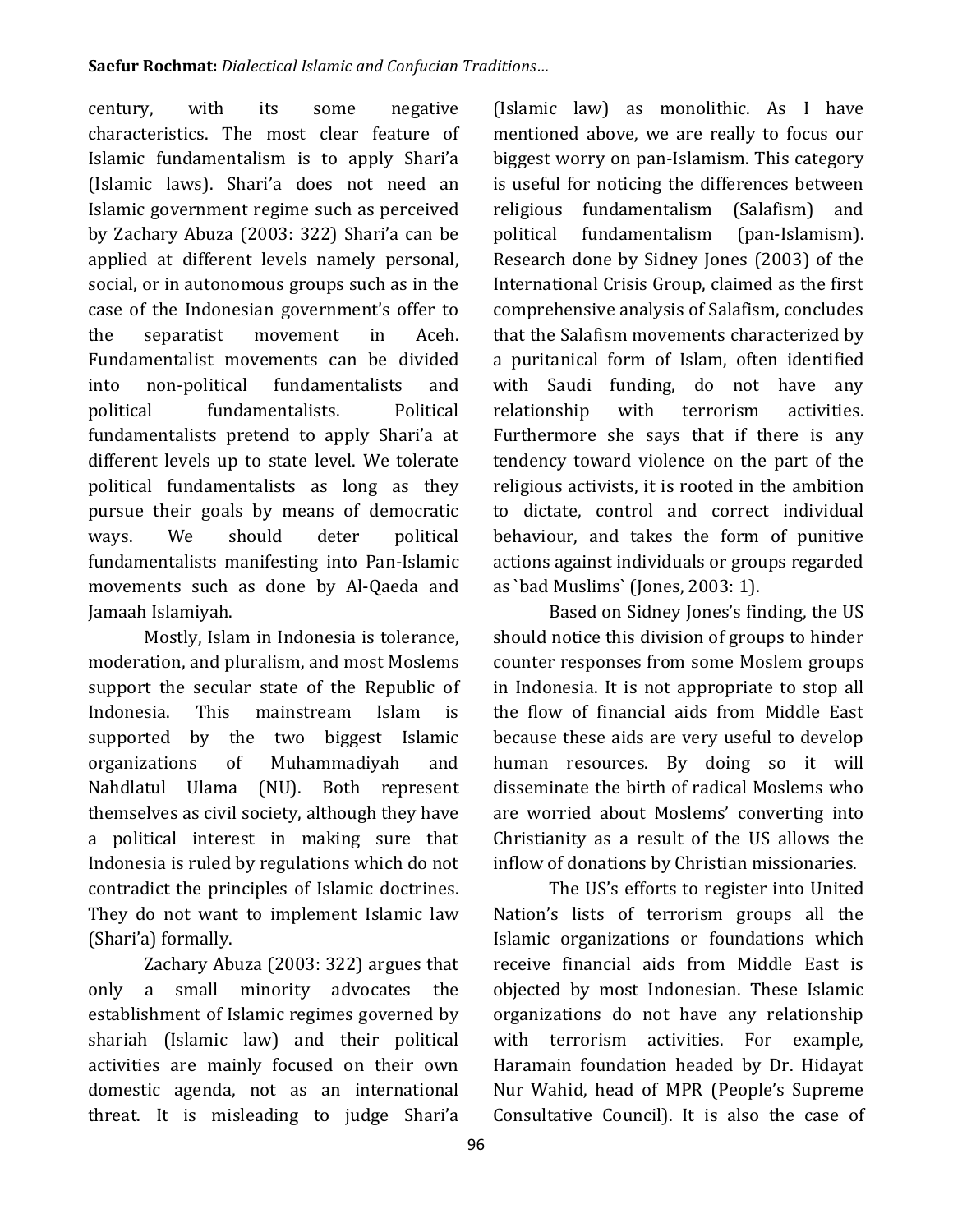LIPIA, an Indonesian branch of Imam Muhammad bin Saud University in Riyadh, in which one of its graduates Ulil Abshar Abdalla become the founder of the Liberal Islamic Networks, in some ways the antithesis of the Salafist movement (Jones, 2003: 8). It is due to Indonesia culture or situation and condition contribute to the development of intellectual life for the Salafists.

Political fundamentalist or Salafist jihadist are the extreme fringe of the Salafist movement, determined to attack Western targets in retaliation for perceived aggression by the West, or what Indonesians more frequently term a "Christian-Zionist conspiracy", against Muslims around the world. ICG correctly argues that this radical wing of the international salafi movement emerged as a product of the war against the Soviet occupation of Afghanistan, and it is no coincidence that the top JI leaders are Afghan veterans (Jones, 2003: 1).

Following US war policies on international terrorism, Indonesia public debates on the matter develop quite ambivalent. The devastating bomb blast on the Sari Nightclub in Bali, in which some 183 people were killed, was a wakeup call to government in denial and sceptics about terrorism in the region. The October 12, 2002 attack was Al Qaeda's second most deadly after the September 11, 2001 attacks on the United States. Indonesia's two largest Moslem organizations urged the government of President Megawati Sukarnoputri to crack down on Islamic militants suspected of violent activities. Both urged to propose even more draconian measures. As a result some human rights groups have warned that the new antiterrorist measures could be abused and mark a return to the autocratic practices of former

President Soeharto. But more moderate Moslem figures said these fears are overstated (Sipress, 2002).

The government issued Acts of Lieu No 1 and 2 2002 on Criminal Crimes of Terrorism. This acts give a great authority to BIN (Indonesian Intelligent Bureau) to take some measures to arrest or catch some people identified as members of terrorist groups. Another measure makes worried the human rights groups is to give BIN and TNI (Indonesian Army Forces) authority to enforce law. Moreover these both institutions have rights to apply pre-emptive actions to detect an early potential threat (Sipress, 2002).

Indeed the acts give both institutions a great authority and these acts could be used to suppress civil liberties and could damage to democratization process. Without effective control to these both institutions in materializing their function against terrorism they might become new terror mechanisms which create serious threat to civil societies (Munir, 2003: 7). However up to now both institutions are very careful to execute their rights because the military is no more the only political power.

## Conclusion

Strict exclusion of Islamic Civilization is very dangerous for maintaining world order because the US can develop cooperation with moderate Moslem to deter the spreading of terrorism in the Islamic countries. The US should be careful for classifying fundamentalist of terrorist. As argued correctly by Zachary Abuza (2003: 322) that only a small minority of Indonesian fall into fundamentalist which advocates the establishment of Islamic regimes governed by Shari'a (Islamic law) and their political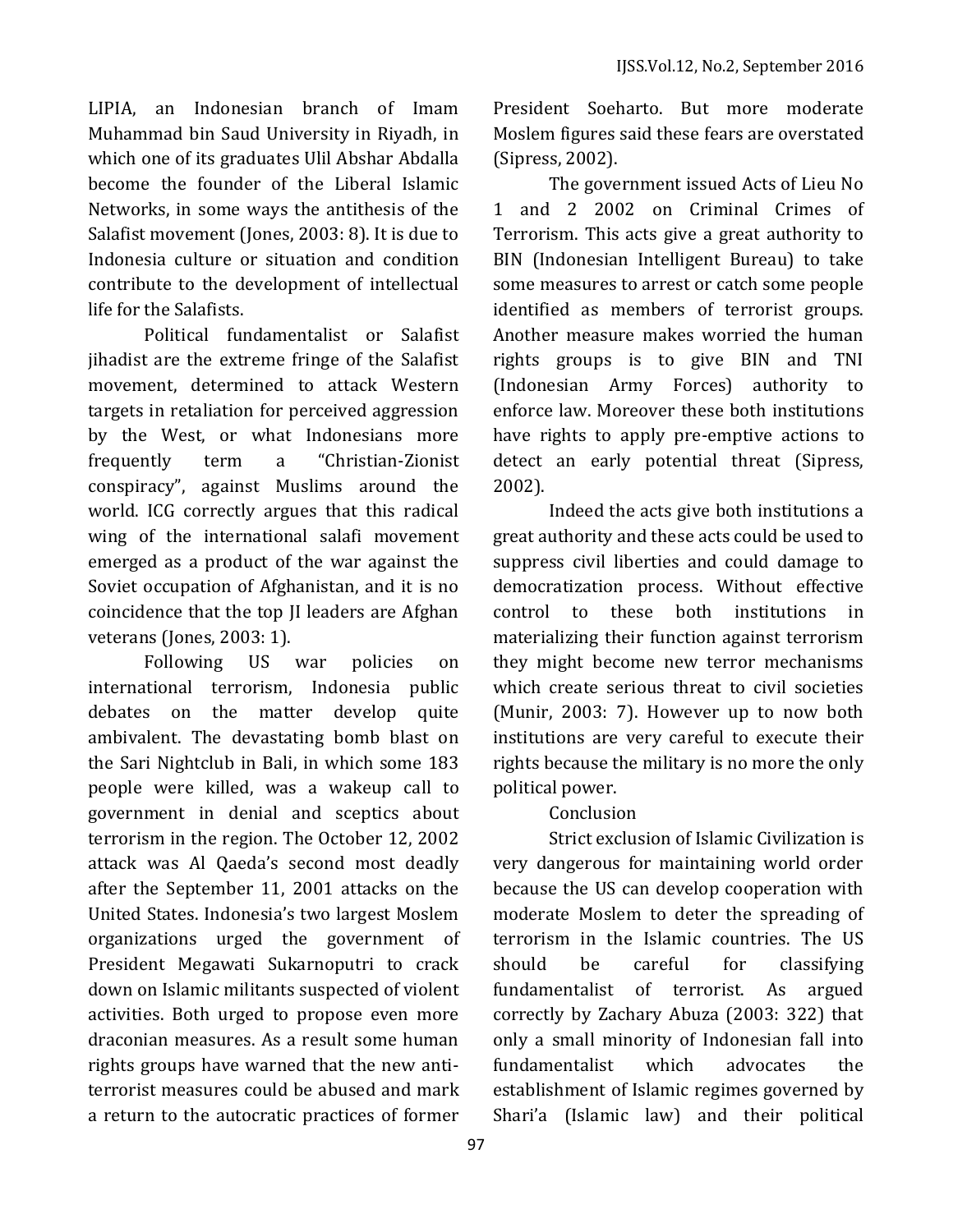activities mainly focused on their own domestic agenda, not as international threat. Sidney Jones (2003) reaffirm that the fundamentalist movements characterized by puritanical form of Islam often identified with Saudi funding do not have any relationship with terrorism activities. If there is any tendency toward violence on the part of the religious activists, it is rooted in the ambition to dictate, control and correct individual behaviour, and takes the form of occasional punitive actions against individuals or groups regarded as `bad Muslims'. It is misleading to judge fundamentalism or Shari'a (Islamic law) as monolithic and we should notice the differences between religious fundamentalist (Salafism) and political fundamentalist (pan-Islamism).

The US should develop dialogue with Moslem in formulating terrorism policies in Indonesia n order to have effective policies and does not endanger human security. The US is unwisely to enlist some organizations as terrorist group in the United Nation lists just because of receiving donation from the Middle East without developing dialogues with other countries. By means of ASEAN Indonesia has stronger bargaining power to the US so that it moderates the US clash of civilization approach into Indonesia. The US revises its policy concerning Indonesian organizations receiving donation from the Middle East while the US are not able to guarantee the same donation of Christian missionaries flow into Indonesia and become cause of terrorists which are worried about converters.

#### **References**

Abuza, Zachary, (2003), "The War on Terrorism in Southeast Asia".

- Amstrong, Karen, (2002), Sejarah Tuhan, translated by Mizan team, Bandung: Mizan.
- Banlaoi, Rommel C., (2003), "Southeast Asian Perspectives on the Rise of China: Regional Security after 9/11", Parameters.
- Betts, Richard K, (1994), "Wealth, Power, and Instability: East Asia and the United States after the Cold War", International Security, Vol. 18, No. 3.
- Edgington, D.W., (2004a), "Political Integration: ASEAN, AFTA and APEC", Modul 4, Kyoto: Ritsumeikan University.
	- \_\_\_\_\_\_\_\_\_, D.W., (2004b), "The Asian Newly Industrializing Economies", Module 6, Kyoto: Ritsumeikan University.
	- \_\_\_\_\_\_\_\_\_, D.W., (2004c), "Southeast Asia", Module 7, Kyoto: Ritsumeikan University.
	- \_\_\_\_\_\_\_\_\_, D.W., (2004d), "The Greater China Circle", Module 8, Kyoto: Ritsumeikan University.
- Hardiman, F. Budi, (2003), "Terorisme: Paradigma dan Definisi (Terrorism: Paradigm and Definition), in Rusdi Marpaung and Al Araf eds., Terorisme, Jakarta: Imparsial.
- Harvey, David, (1989), The Condition of Postmodernity: An Inquiry into Origins of Cultural Change, Oxford & New York: Blackwell.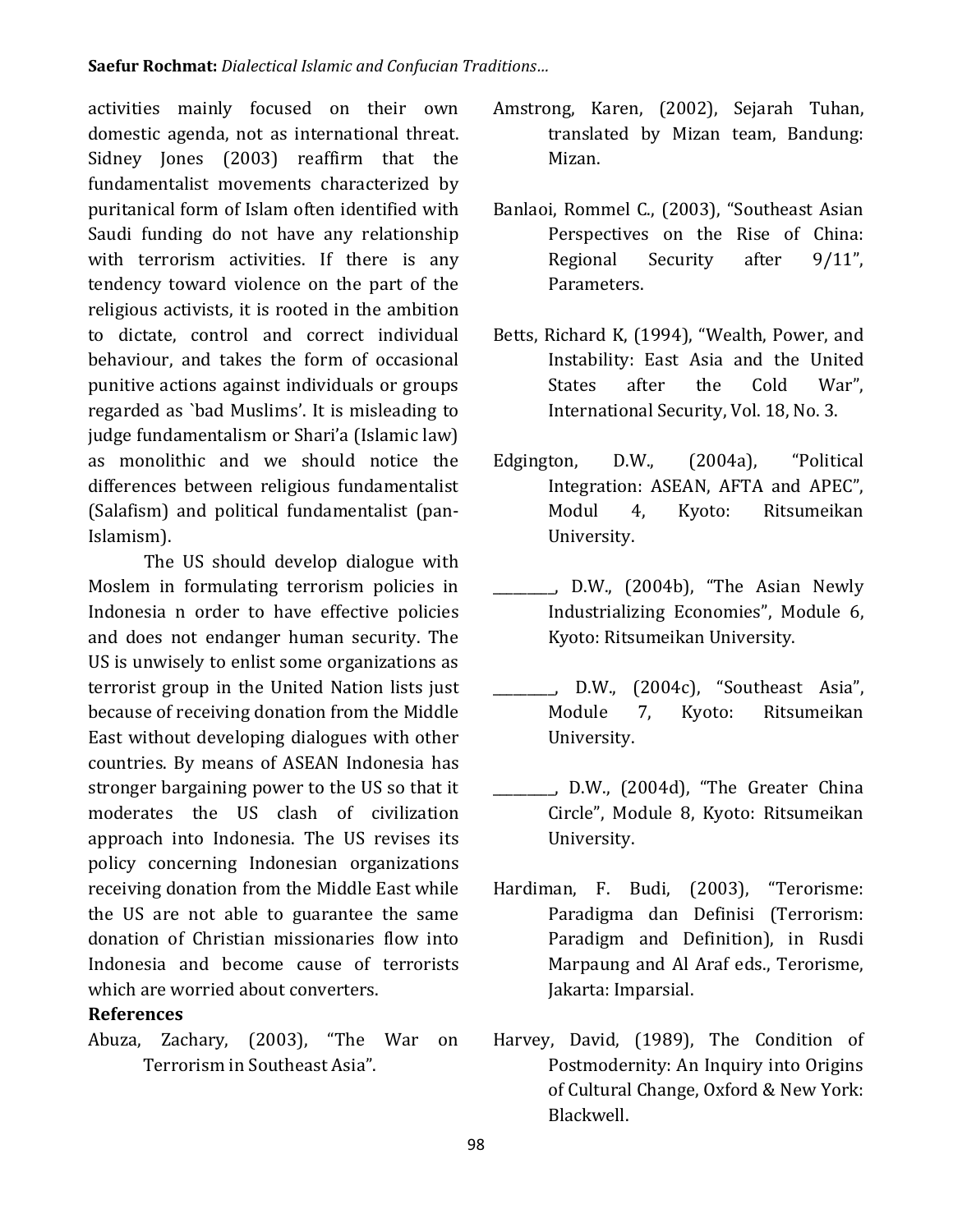- Heller, Agnes and Feher, Ferenc. (1988). The Postmodern Political Condition. Oxford: Polity Press.
- Huntington, Samuel P., (1997), The Clash of Civilizations and the Remarking of World Order, New York: A Touchstone Book.
- Ikkebery, G. John, (2002), "America's Imperial Ambition".
- Jones, Sidney, (2003), ICG, "Indonesia Backgrounder: Why Salafism and Terrorism Mostly Don't Mix",
- Kohn, Hans, (1935), "Messianism", In Seligman, Edwin R.A. eds., Encyclopedia of the Social Sciences. Vol.9. New York: The Macmillan Company.
- Krahmann, Elke, (2003), "Conceptualizing Security Governance", Cooperation and Conflict 38, no. 1.
- Krawitz, Howard M., (2002), "China's Trade Opening: Implications for Regional Stability", Strategic Forum, No. 193.
- Lone, Salim, (2004), "One More Casualty of the War on Terrorism", in Washington Post, September 1, 2004.
- Munakata, Naoko, (2003), "The Impact of the Rise of China and Regional Economic Integration in Asia: A Japanese Perspective".
- Munir, (2003), "Menanti Kebijakan Anti Terrorisme" (Waiting for Anti-

Terrorism Policies), in Rusdi Marpaung and Al Araf eds., Terorisme, Jakarta: Imparsial.

- Naber, Dirk, (2003), "The Social Construction of International Institutions: the Case of ASEAN + 3", International Relations of the Asia-Pacific, vol. 3, no. 1.
- Ross, Marc Howard. (1999: 42). Culture and Identity in Comparative Political Analysis. In Lichbach and Zuckerman (ed.) Comparative Politics: Rationality, Culture, and Structure. New York: Cambridge University Press.
- Shambaugh, David, (1994), "Growing Strong: China's Challenge to Asian Security", Survival vol. 36, no. 2.
- Simon, Sheldon W., (2002), "Managing Security Challenges in Southeast Asia", NBR Analysis, vol 13, no 4.
- Sipress, Alan, (2002), "Top Muslim Groups Urge Crackdown in Indonesia", in http://www.washingtonpost.com/ac2/ wp-dyn/A61498.
- Thayer, Carlyle A., (2000), "ASEAN Ten Plus Three: An Evolving East Asian Community?", in http://www.csis.org/pacfor/cc/004Qc hina\_asean.html.
- Tibi, Bassam, (2000), Ancaman Fundamentalisme: Rajutan Islam Politik dan Kekacauan Dunia Baru, translated by Imron Rosyidi, Zainul Abas, Sinta Carolina, Yogyakarta: Tiara Wacana.